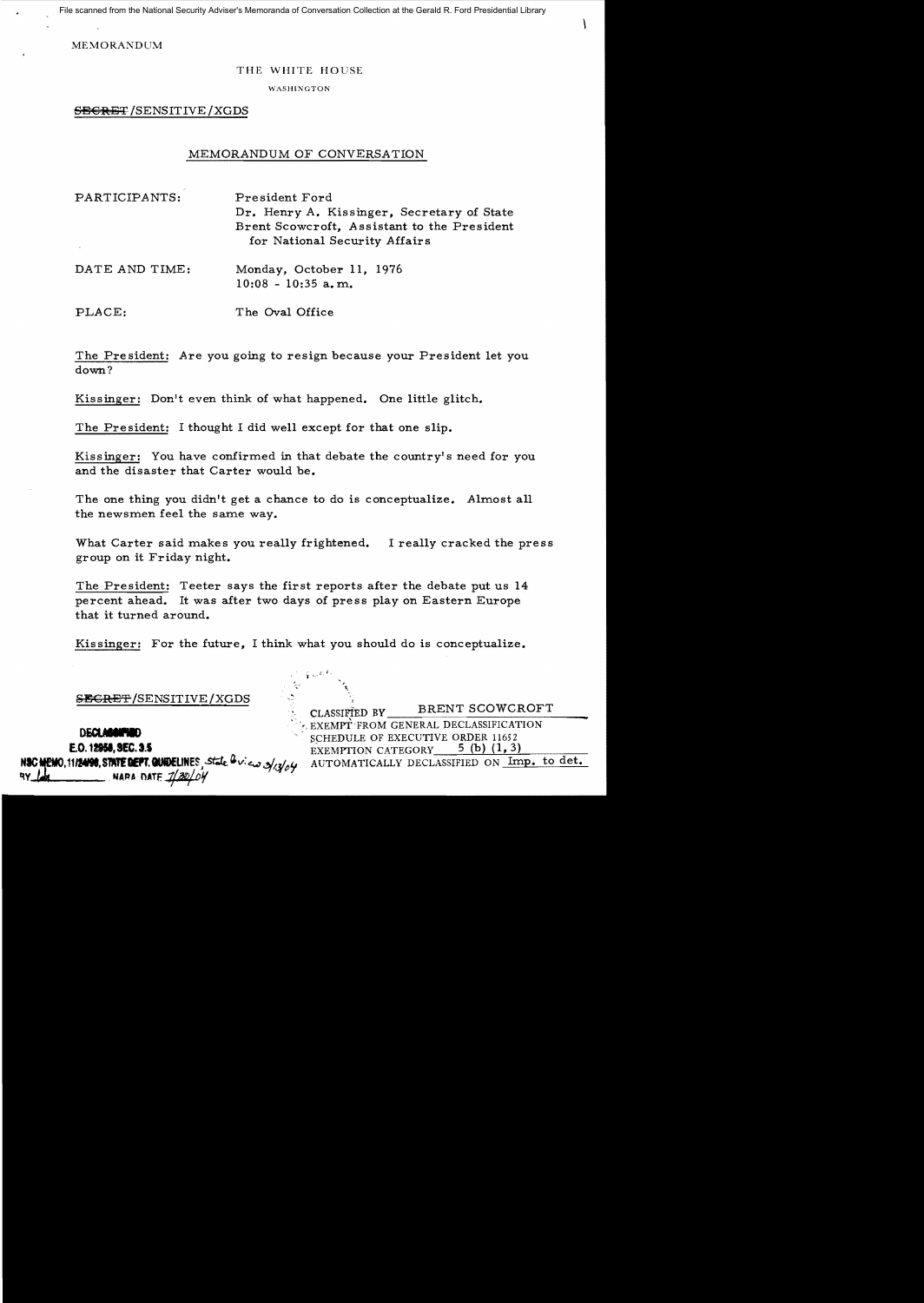## SEGRET/SENSITIVE/XGDS

The President: I wanted to show up his defense policy and the "morality" argument.

Kissinger: I would say on the last point you're playing his game. I would hit him hard. Saying he is denigrating America with his talk. It can still be done. I don't know anyone who likes Carter.

The President: I will get some Eastern European ethnics in to say I made a mistake but they know what I stand for.

Kissinger: I agree, and say they shouldn't let Carter use it to demagogue and make cheap shots.

The President: How about Yigal Allon?

Kissinger: I would just go through the motions. The only issue is the AMOCO drilling. But I would stay out of it. We don't need any news for the next three weeks.

The President: How about the arms?

Kissinger: [Described what happened.]

Scowcroft: It was all announced from Jerusalem.

Kissinger: I think, whatever your feelings, you have an obligation to fight hard. I think you should hit hard and conceptualize -- especially in the last debate. I was at an "entertainment crowd" party where all of them would be Democratic, and they all despise Carter.

The President: How about Lebanon, and Egypt and Libya?

Kissinger: [Described briefly.]

On the Philippine base negotiations. I had a good meeting with Romulo. But Lynn wants us to start at \$50 million and inch up to \$100 million.

The President: I signed off the high amount.

Kissinger: I know, but if you could reaffirm. it with the NSC. And also arms for Zaire. We really need to get something going there.

SECRET / SENSITIVE / XGDS

/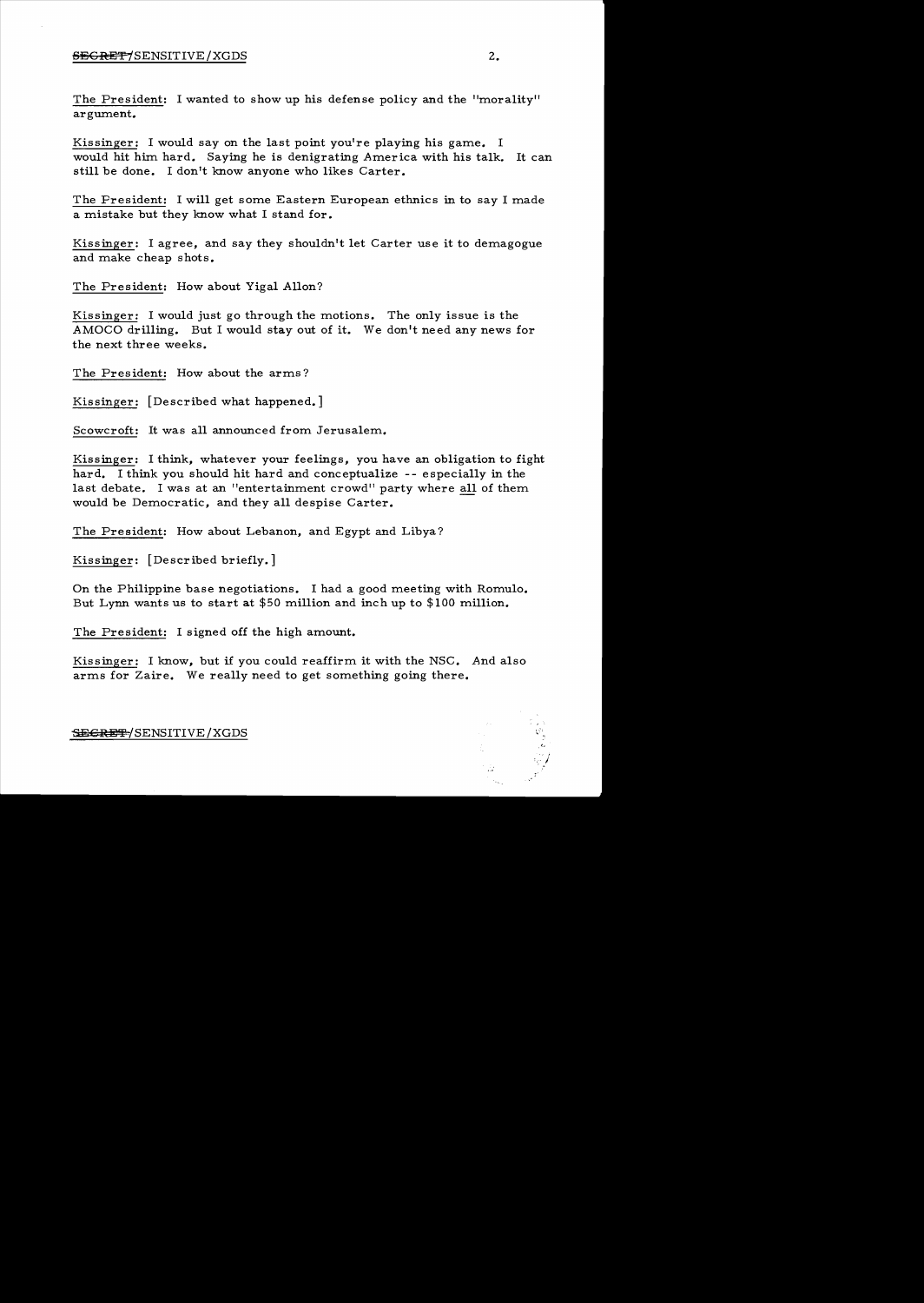The President: How about Thursday?

Scowcroft: I will set it up.

Kissinger: I was going to speak in Tennessee.

The President: We won't win in Tennessee. It would be wasted.

Kissinger: I won't do it then.

The President: Ohio would be great. Or Connecticut.

Kissinger: I could do San Diego.

The President: Great.

Kissinger: I don't want to do too much.

SEGRET/SENSITIVE/XGDS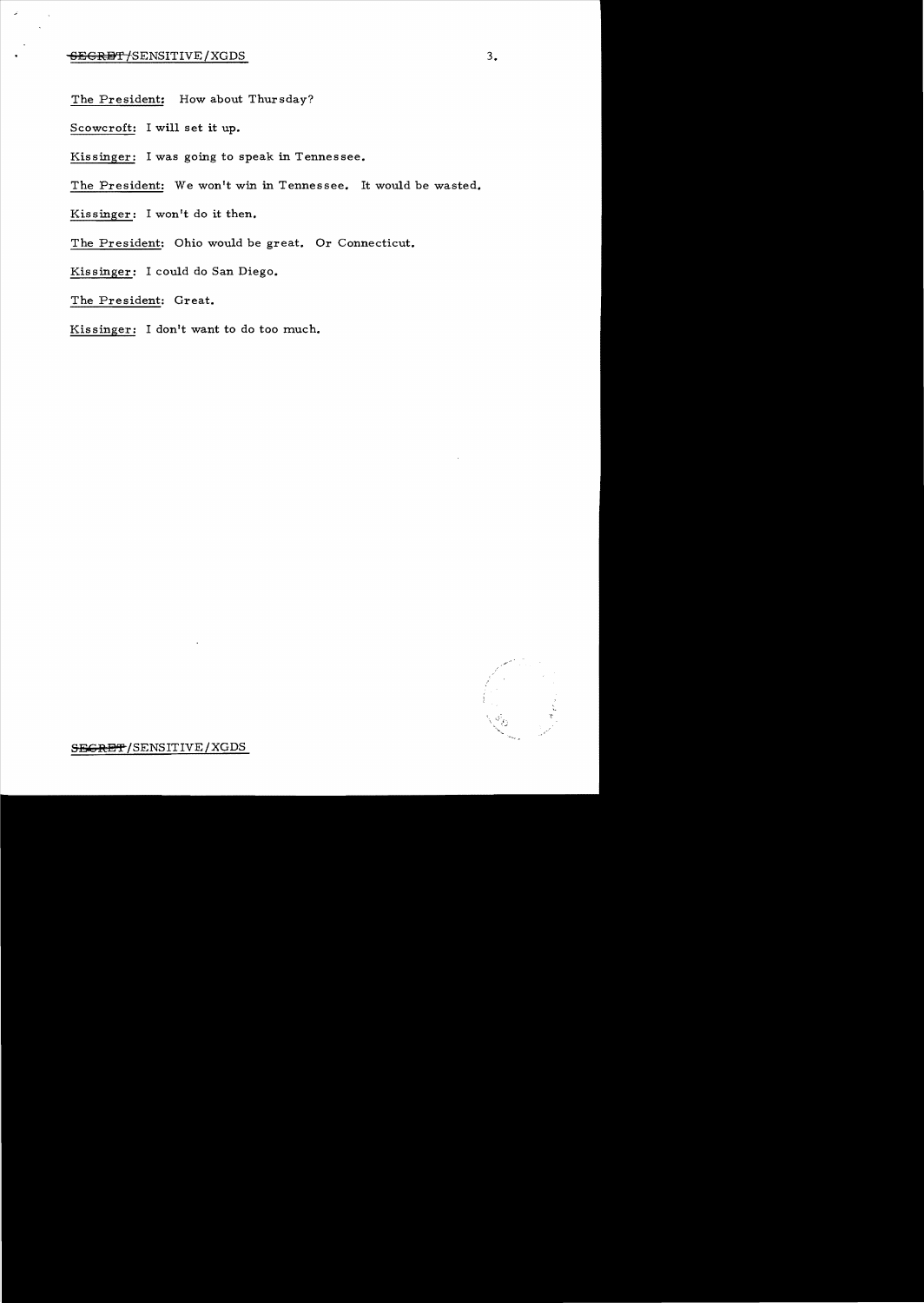$11K$ Pare exemploire de veign en me par let gandmin K Britan this point hypered. On with the group conceptants, i Alunol elle repression falconne frightened. I really cruched a press paray on it P Fully - pt P Teste aux c 1st après aftre debite pour une 14% about - et mos opter 2 days of pres plus are E Even that it Council around. KER - friture, Itail votable par should dont emptrolize. P Jean tal to show my lies clef john + a machty R Devend sur once luit point point plumping tris le is designation America vo/his talk. who his Conton P I will get somet E und ethnis in to sur<br>I somewhere mostale but they heave what I stonet for. K dapee'and ou they shouldn't let Cheep thats. P Hon-dont allow E.O. 12058, SEC. 3.5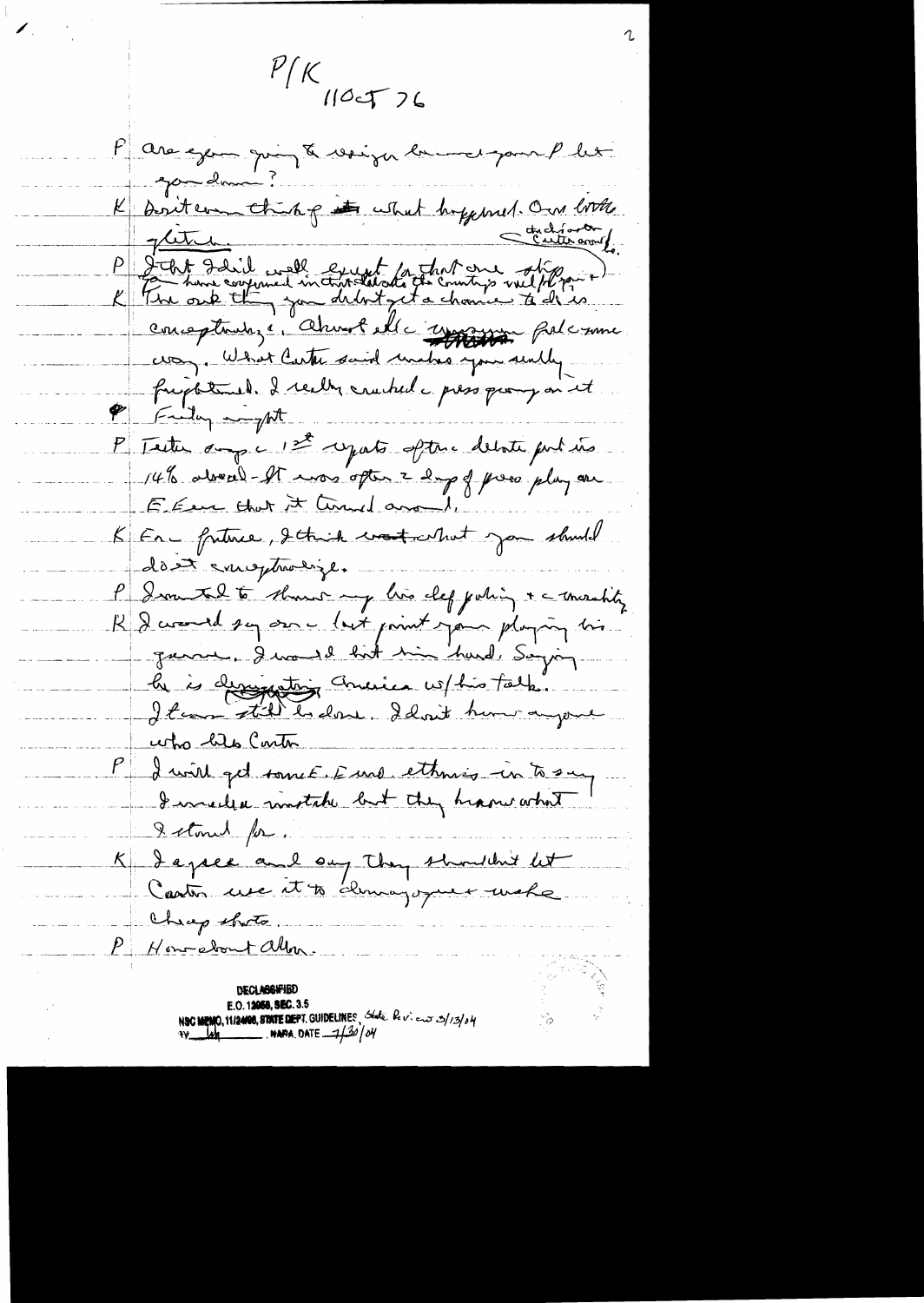Cheng - Tel Cruming - Till him about amo.<br>- NSC (hours,

K I would just go then - unstand. The sub issure anos dilling. And I would story ondefite Wedn't need on more for myt  $3$  who. Home stant arms? (Demine) cutrut huppered) S (Communel from Jemesder) K Schich whatever jour perting jour homeon obthyation to fryst hard. I think you shall hit hard & conceptualize - espaire last deboth. I was at a "unterturioust erand" party where all would be demonster atting all - leggige Critis P Hann drant Lebonson, E/hibyce. K (Syrind hujdy) Phil. losse ayet I had part unto withounds.  $\omega_p$   $\kappa$ <sup>5</sup>, w P & support of - brigh and. K I know but if you could reaffirm at are NSS, x abso arms for Zainc. We really melo get something peing there P Homewhat Thurs 8 2 will set it up. K duras going to spenk in Term. P case mont min no Time, se mestid K Irment det Tr Obis would be quite Ore Com.